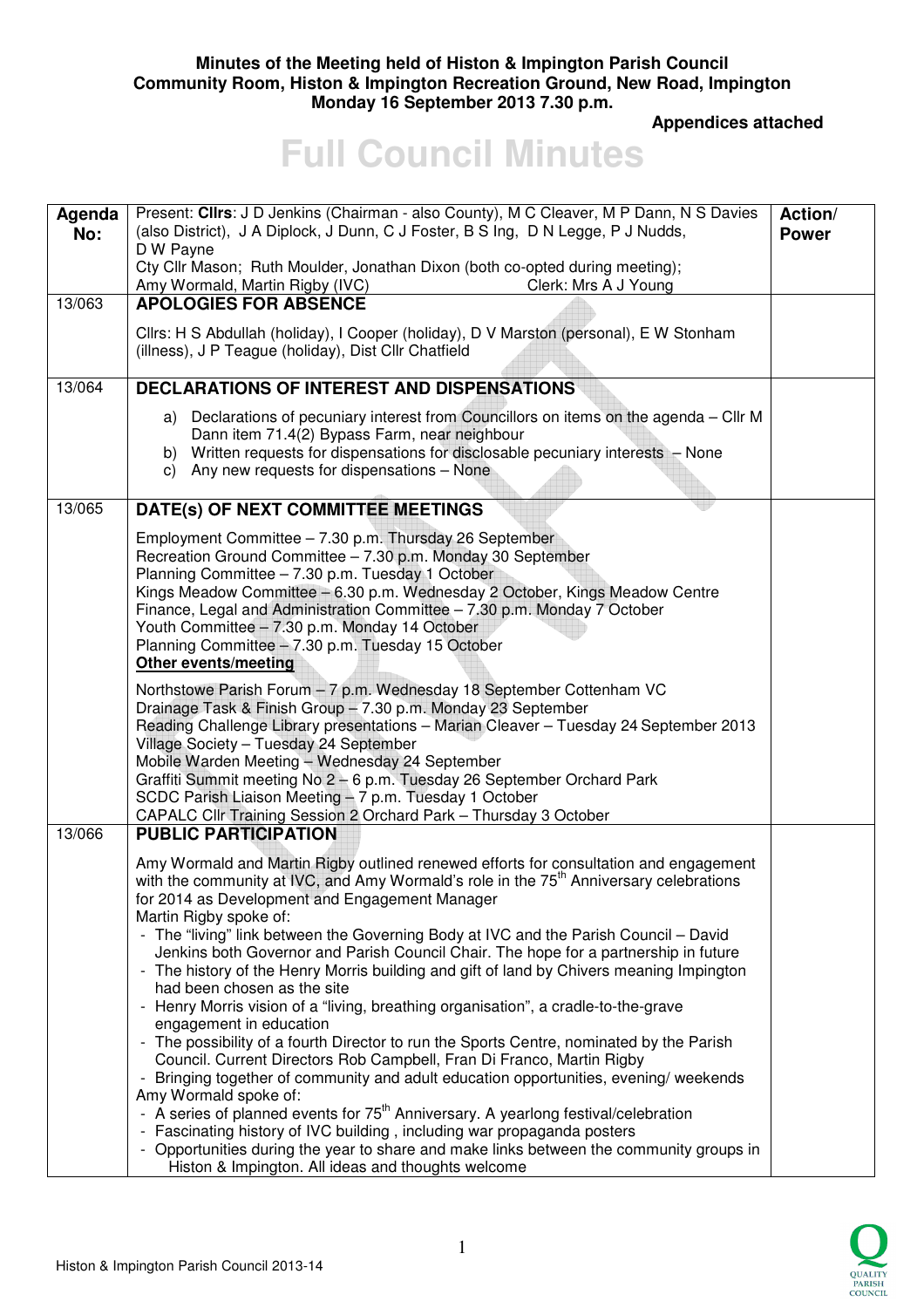| - Restoration work needed on Gropius building and Prom area. Hopes to work with local<br>companies to train students alongside them to "bring back to former glory"<br>- Possibility of permanent exhibition space in Prom area and to open up to a whole range |                                                                                                                                                                                                                                                                                                                                                                                                                                                                                                                                                                                                                                                                                                                                                                                                                                                                                                                                                                                                                                                                                                                                        |
|-----------------------------------------------------------------------------------------------------------------------------------------------------------------------------------------------------------------------------------------------------------------|----------------------------------------------------------------------------------------------------------------------------------------------------------------------------------------------------------------------------------------------------------------------------------------------------------------------------------------------------------------------------------------------------------------------------------------------------------------------------------------------------------------------------------------------------------------------------------------------------------------------------------------------------------------------------------------------------------------------------------------------------------------------------------------------------------------------------------------------------------------------------------------------------------------------------------------------------------------------------------------------------------------------------------------------------------------------------------------------------------------------------------------|
|                                                                                                                                                                                                                                                                 |                                                                                                                                                                                                                                                                                                                                                                                                                                                                                                                                                                                                                                                                                                                                                                                                                                                                                                                                                                                                                                                                                                                                        |
| of people and groups<br>- Aspirations for theatre projects/plays etc. in Gropius Hall, as part of community<br>Questions/Comments followed:                                                                                                                     |                                                                                                                                                                                                                                                                                                                                                                                                                                                                                                                                                                                                                                                                                                                                                                                                                                                                                                                                                                                                                                                                                                                                        |
| - Support for use of hall doors as official front entrance                                                                                                                                                                                                      |                                                                                                                                                                                                                                                                                                                                                                                                                                                                                                                                                                                                                                                                                                                                                                                                                                                                                                                                                                                                                                                                                                                                        |
| - Need to improvements to website to reflect connection to clubs and societies                                                                                                                                                                                  |                                                                                                                                                                                                                                                                                                                                                                                                                                                                                                                                                                                                                                                                                                                                                                                                                                                                                                                                                                                                                                                                                                                                        |
|                                                                                                                                                                                                                                                                 |                                                                                                                                                                                                                                                                                                                                                                                                                                                                                                                                                                                                                                                                                                                                                                                                                                                                                                                                                                                                                                                                                                                                        |
| - Partners for IVC may include Parish Council Youth Committee, Village Society, Public                                                                                                                                                                          |                                                                                                                                                                                                                                                                                                                                                                                                                                                                                                                                                                                                                                                                                                                                                                                                                                                                                                                                                                                                                                                                                                                                        |
|                                                                                                                                                                                                                                                                 |                                                                                                                                                                                                                                                                                                                                                                                                                                                                                                                                                                                                                                                                                                                                                                                                                                                                                                                                                                                                                                                                                                                                        |
| - Hopes for a rolling calendar to be published to reflect all takes place in thriving villages                                                                                                                                                                  |                                                                                                                                                                                                                                                                                                                                                                                                                                                                                                                                                                                                                                                                                                                                                                                                                                                                                                                                                                                                                                                                                                                                        |
|                                                                                                                                                                                                                                                                 |                                                                                                                                                                                                                                                                                                                                                                                                                                                                                                                                                                                                                                                                                                                                                                                                                                                                                                                                                                                                                                                                                                                                        |
|                                                                                                                                                                                                                                                                 |                                                                                                                                                                                                                                                                                                                                                                                                                                                                                                                                                                                                                                                                                                                                                                                                                                                                                                                                                                                                                                                                                                                                        |
| TO APPROVE minutes of the Meeting held 15 July 2013                                                                                                                                                                                                             |                                                                                                                                                                                                                                                                                                                                                                                                                                                                                                                                                                                                                                                                                                                                                                                                                                                                                                                                                                                                                                                                                                                                        |
| Proposed Cllr Payne seconded Cllr Cleaver all in favour to accept as a true record of<br>meeting                                                                                                                                                                |                                                                                                                                                                                                                                                                                                                                                                                                                                                                                                                                                                                                                                                                                                                                                                                                                                                                                                                                                                                                                                                                                                                                        |
| <b>MATTERS ARISING FROM PREVIOUS MEETING</b>                                                                                                                                                                                                                    |                                                                                                                                                                                                                                                                                                                                                                                                                                                                                                                                                                                                                                                                                                                                                                                                                                                                                                                                                                                                                                                                                                                                        |
| Item 054.1 Police any reports copied to all. Consultation up-date on PCSOs. Cllr Jenkins                                                                                                                                                                        |                                                                                                                                                                                                                                                                                                                                                                                                                                                                                                                                                                                                                                                                                                                                                                                                                                                                                                                                                                                                                                                                                                                                        |
|                                                                                                                                                                                                                                                                 |                                                                                                                                                                                                                                                                                                                                                                                                                                                                                                                                                                                                                                                                                                                                                                                                                                                                                                                                                                                                                                                                                                                                        |
| by end October                                                                                                                                                                                                                                                  |                                                                                                                                                                                                                                                                                                                                                                                                                                                                                                                                                                                                                                                                                                                                                                                                                                                                                                                                                                                                                                                                                                                                        |
|                                                                                                                                                                                                                                                                 |                                                                                                                                                                                                                                                                                                                                                                                                                                                                                                                                                                                                                                                                                                                                                                                                                                                                                                                                                                                                                                                                                                                                        |
| <b>VACANCY &amp; CO-OPTION TO PARISH COUNCIL</b>                                                                                                                                                                                                                |                                                                                                                                                                                                                                                                                                                                                                                                                                                                                                                                                                                                                                                                                                                                                                                                                                                                                                                                                                                                                                                                                                                                        |
| Co-Option Vacancies for Histon Parish (1) and Impington Parish (1) had been advertised.                                                                                                                                                                         |                                                                                                                                                                                                                                                                                                                                                                                                                                                                                                                                                                                                                                                                                                                                                                                                                                                                                                                                                                                                                                                                                                                                        |
|                                                                                                                                                                                                                                                                 |                                                                                                                                                                                                                                                                                                                                                                                                                                                                                                                                                                                                                                                                                                                                                                                                                                                                                                                                                                                                                                                                                                                                        |
| Parish Council. Proposed Cllr Payne, seconded Cllr Foster, all in favour and agreed to co-                                                                                                                                                                      |                                                                                                                                                                                                                                                                                                                                                                                                                                                                                                                                                                                                                                                                                                                                                                                                                                                                                                                                                                                                                                                                                                                                        |
|                                                                                                                                                                                                                                                                 |                                                                                                                                                                                                                                                                                                                                                                                                                                                                                                                                                                                                                                                                                                                                                                                                                                                                                                                                                                                                                                                                                                                                        |
| Noted vacancy caused by resignation of John Emmines, Thanks to John Emmines were                                                                                                                                                                                | <b>Next</b>                                                                                                                                                                                                                                                                                                                                                                                                                                                                                                                                                                                                                                                                                                                                                                                                                                                                                                                                                                                                                                                                                                                            |
| registered following his good service to the Council and community. Next agenda to co-opt,                                                                                                                                                                      |                                                                                                                                                                                                                                                                                                                                                                                                                                                                                                                                                                                                                                                                                                                                                                                                                                                                                                                                                                                                                                                                                                                                        |
|                                                                                                                                                                                                                                                                 | agenda                                                                                                                                                                                                                                                                                                                                                                                                                                                                                                                                                                                                                                                                                                                                                                                                                                                                                                                                                                                                                                                                                                                                 |
| along with co-option for resulting vacancies on Committees and Officer/Representatives                                                                                                                                                                          |                                                                                                                                                                                                                                                                                                                                                                                                                                                                                                                                                                                                                                                                                                                                                                                                                                                                                                                                                                                                                                                                                                                                        |
| <b>TO RECEIVE REPORTS</b>                                                                                                                                                                                                                                       |                                                                                                                                                                                                                                                                                                                                                                                                                                                                                                                                                                                                                                                                                                                                                                                                                                                                                                                                                                                                                                                                                                                                        |
| County Clirs and District Councillors Reports: County Council written report accepted                                                                                                                                                                           |                                                                                                                                                                                                                                                                                                                                                                                                                                                                                                                                                                                                                                                                                                                                                                                                                                                                                                                                                                                                                                                                                                                                        |
| from Cty Cllr Jenkins covering: meetings attended including to discuss money in Northern                                                                                                                                                                        |                                                                                                                                                                                                                                                                                                                                                                                                                                                                                                                                                                                                                                                                                                                                                                                                                                                                                                                                                                                                                                                                                                                                        |
| Corridor Growth Funds, Northstowe Joint Development Control Committee, Local<br>Transport Board; Consultations. Cllr Mason reported on Cabinet meetings covering A14                                                                                            |                                                                                                                                                                                                                                                                                                                                                                                                                                                                                                                                                                                                                                                                                                                                                                                                                                                                                                                                                                                                                                                                                                                                        |
| and Air Quality and Noise issues raised and Scrutiny Committee debate on the setting up                                                                                                                                                                         |                                                                                                                                                                                                                                                                                                                                                                                                                                                                                                                                                                                                                                                                                                                                                                                                                                                                                                                                                                                                                                                                                                                                        |
| of an independent Committee to look into the Guided Busway. Cllr Ing commented on need<br>to involve WS Atkins. Cllr Nudds raised queries of privatisation of Community Payback                                                                                 |                                                                                                                                                                                                                                                                                                                                                                                                                                                                                                                                                                                                                                                                                                                                                                                                                                                                                                                                                                                                                                                                                                                                        |
| Scheme and non-removal of concrete bollards/graffiti on Guided Busway at Gatehouse                                                                                                                                                                              |                                                                                                                                                                                                                                                                                                                                                                                                                                                                                                                                                                                                                                                                                                                                                                                                                                                                                                                                                                                                                                                                                                                                        |
| Road. Cllr Jenkins agreed to investigate and report back. Noted Parish Council Drainage                                                                                                                                                                         |                                                                                                                                                                                                                                                                                                                                                                                                                                                                                                                                                                                                                                                                                                                                                                                                                                                                                                                                                                                                                                                                                                                                        |
| Task and Finish Group to meet 23 September. Cty Cllr Mason requested discussion on<br>drainage across Village Green. District Council two written reports accepted from Dist                                                                                    |                                                                                                                                                                                                                                                                                                                                                                                                                                                                                                                                                                                                                                                                                                                                                                                                                                                                                                                                                                                                                                                                                                                                        |
| Cllrs Davies and Chatfield covering: Local Plan Update; Bishops DIY Planning Application;                                                                                                                                                                       |                                                                                                                                                                                                                                                                                                                                                                                                                                                                                                                                                                                                                                                                                                                                                                                                                                                                                                                                                                                                                                                                                                                                        |
| Scrutiny Committee. Members noted Cllr Davies' comprehensive following up of issues<br>surrounding Bishops Yard site                                                                                                                                            |                                                                                                                                                                                                                                                                                                                                                                                                                                                                                                                                                                                                                                                                                                                                                                                                                                                                                                                                                                                                                                                                                                                                        |
| Clerks Report provided to all and accepted (Appx 1).                                                                                                                                                                                                            |                                                                                                                                                                                                                                                                                                                                                                                                                                                                                                                                                                                                                                                                                                                                                                                                                                                                                                                                                                                                                                                                                                                                        |
| Chairman's Report provided to all and accepted (Appx 2). Cllr Jenkins:<br>Expressed continued concern over size of Committees, especially in light of growing                                                                                                   |                                                                                                                                                                                                                                                                                                                                                                                                                                                                                                                                                                                                                                                                                                                                                                                                                                                                                                                                                                                                                                                                                                                                        |
| number of Working Parties, Task and Finish Groups etc.                                                                                                                                                                                                          |                                                                                                                                                                                                                                                                                                                                                                                                                                                                                                                                                                                                                                                                                                                                                                                                                                                                                                                                                                                                                                                                                                                                        |
| Highlighted likely loss of precept grant from SCDC resulting in an 11% reduction in<br>$\overline{\phantom{a}}$<br>income                                                                                                                                       |                                                                                                                                                                                                                                                                                                                                                                                                                                                                                                                                                                                                                                                                                                                                                                                                                                                                                                                                                                                                                                                                                                                                        |
|                                                                                                                                                                                                                                                                 | - Joint management opportunities for IVC and Parish Council sites<br>- Caretaking issues must not affect community use in future<br>Art Working Party, which includes performing arts opportunities<br>- Need for involvement in any Neighbourhood Plan by IVC<br>- Congratulations voiced by Parish Council on IVC's recent excellent exam results<br>- Previously mooted change to school day now on hold pending strategic review period<br>Speakers left meeting with Councils thanks. Standing Orders restored<br>outlined appearance by Cllrs on Look East re PCSO Consultation and informal meeting<br>between Cllrs Jenkins and Ing and an ex-Chief Inspector. Police Commission report due<br>Item 054.2 Newsletter Deadline for all articles 20 September 2013<br>Applications received from Ruth Moulder and Jonathan Dixon who introduced themselves<br>to members and gave their reasons for wishing to become involved in the work of the<br>opt Ruth Moulder as Histon Parish member. Proposed Cllr Payne, seconded Cllr Davies,<br>all in favour and <b>agreed</b> to co-opt Jonathan Dixon as Impington Parish member |

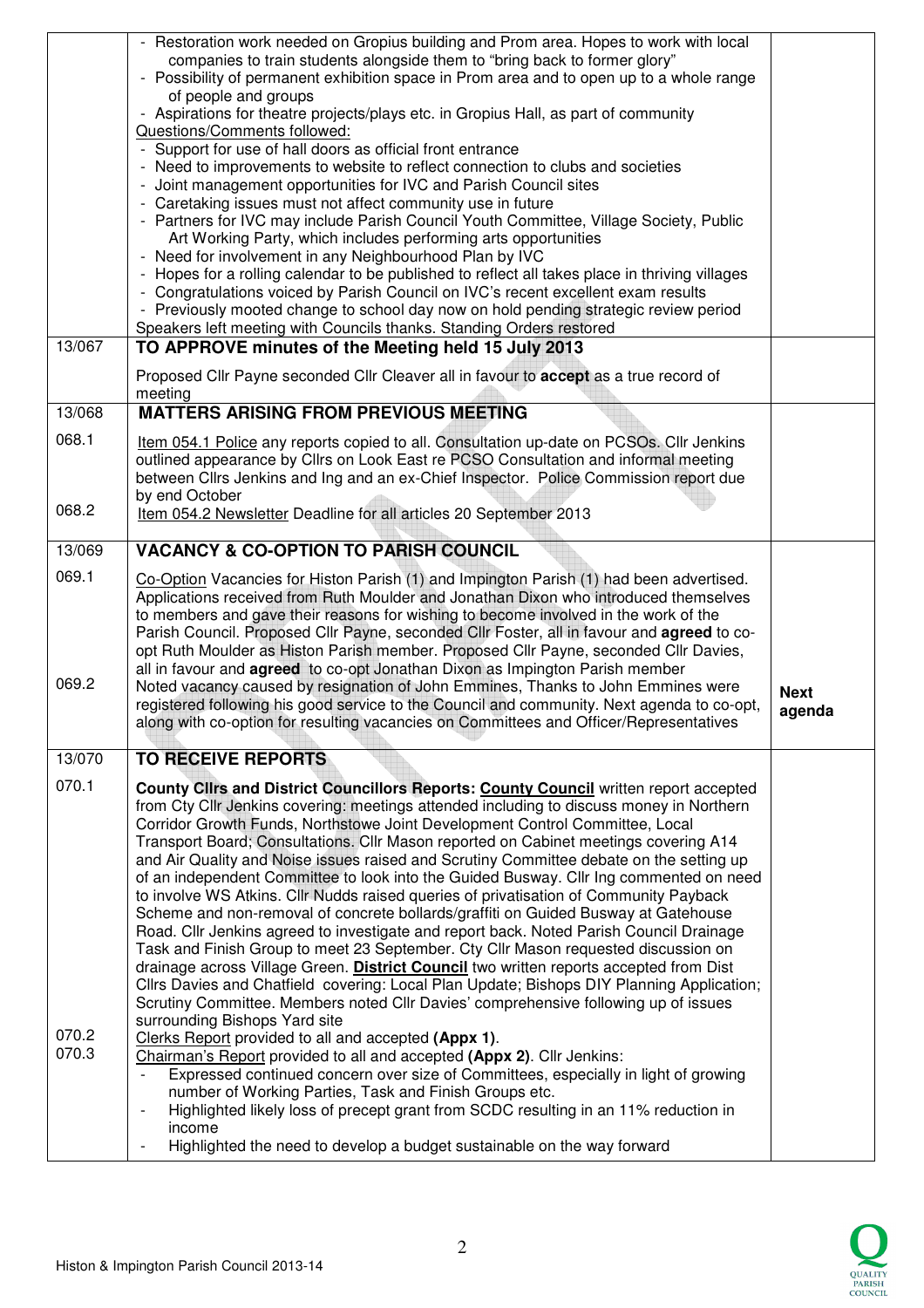| 070.4  | Noted the success of the Histon Cricket Club, season 2013<br>Outlined meeting with StAC representatives 16 September regarding possible road<br>layout changes, Noted Travel Plan now ready for approval. Cllr Legge to follow up on<br>road layout discussions. Cllr Jenkins had agreed to attend a Faith Leaders meeting<br>Employment Committee to note 1% National payscale increase applied, backdated to April<br>2013. Meeting due 26 September, Staff Appraisal reports to follow | <b>DNL</b><br><b>JDJ</b>            |
|--------|-------------------------------------------------------------------------------------------------------------------------------------------------------------------------------------------------------------------------------------------------------------------------------------------------------------------------------------------------------------------------------------------------------------------------------------------------------------------------------------------|-------------------------------------|
| 13/071 | TO ACCEPT COMMITTEE REPORTS note actions and agree                                                                                                                                                                                                                                                                                                                                                                                                                                        |                                     |
| 071.1  | Planning Committee draft minutes 23 July, 6 August, 27 August and 10 September                                                                                                                                                                                                                                                                                                                                                                                                            |                                     |
|        | provided to all and accepted. Next meeting due 1 October.<br>Bishops Yard Site Proposed Cllr Ing, seconded Cllr Cleaver to request SCDC to facilitate a<br>meeting with developers. District Cllr Davies to liaise with SCDC Officers and arrange.<br>Local Plan Traffic & Transport Consultation extended noted extra consultation period to 14<br>October.                                                                                                                              | <b>NSD</b>                          |
|        | RESOLUTION: Darwin Green Governance - "To inform South Cambs District Council<br>that Histon & Impington Parish Council does not wish to retain Darwin Green 2 within<br>Impington Parish long term" Proposed Cllr Payne. Cllr Payne outlined proposals for 1100+<br>properties in Impington Parish south of A14. Discussion on the need for this new                                                                                                                                     |                                     |
|        | community, which would be linked to Darwin Green 1 in the City, to have influence over its                                                                                                                                                                                                                                                                                                                                                                                                |                                     |
| 071.2  | own future. Seconded Cllr Nudds, all in favour and carried<br>Youth Committee draft minutes 16 July provided to all and accepted. Next meeting due 14<br>October                                                                                                                                                                                                                                                                                                                          |                                     |
| 071.3  | Recreation Ground Committee draft minutes 5 August provided to all and accepted. Next<br>meeting due 30 September. Cllr Davies reported on a positive meeting with TCL                                                                                                                                                                                                                                                                                                                    |                                     |
| 071.4  | (playgrounds) resulting in a way forward with replacement equipment at Rec play area                                                                                                                                                                                                                                                                                                                                                                                                      |                                     |
|        | Community Facilities Committee draft minutes 20 June and 2 September provided to all<br>and accepted. Informal meeting due 23 October, Public meeting 4 November. Next<br>Committee meeting due 12 December                                                                                                                                                                                                                                                                               |                                     |
|        | RESOLUTION: Bypass Farm, Cottenham Road, Histon - "Histon & Impington Parish                                                                                                                                                                                                                                                                                                                                                                                                              |                                     |
|        | Council agrees to the use of two independent valuers for the professional valuation on                                                                                                                                                                                                                                                                                                                                                                                                    |                                     |
|        | Bypass Farm, to be bound by the average of the two independent valuations and to meet<br>half the costs of the valuations. The passing of the resolution is not a commitment to                                                                                                                                                                                                                                                                                                           |                                     |
|        | acquire the lease on land at Bypass Farm" Proposed Cllr Davies. Cllr Dann declared an                                                                                                                                                                                                                                                                                                                                                                                                     |                                     |
|        | interest and left the room. Cllr Davies outlined progress with discussions on possible lease                                                                                                                                                                                                                                                                                                                                                                                              |                                     |
|        | length and flexibility gained. Following discussion on County Council policy for valuations<br>and terms and conditions received from County Council, Cllr Davies amended resolution                                                                                                                                                                                                                                                                                                      |                                     |
|        | to read:- "Histon & Impington Parish Council agrees to the use of two independent valuers                                                                                                                                                                                                                                                                                                                                                                                                 |                                     |
|        | for the professional valuation on Bypass Farm, to be bound by the average of the two                                                                                                                                                                                                                                                                                                                                                                                                      |                                     |
|        | independent valuations if they are more than 10% apart and to meet half the costs of the                                                                                                                                                                                                                                                                                                                                                                                                  |                                     |
|        | valuations The passing of the resolution is not a commitment to acquire the lease on land<br>at Bypass Farm". Seconded Cllr Dunn, all in favour and carried. Noted Parish Council had                                                                                                                                                                                                                                                                                                     |                                     |
| 071.5  | a preference for use of District Valuer. Cllr Dann returned to the meeting<br>Highways Committee draft minutes 25 July provided to all and accepted. Meeting held 12                                                                                                                                                                                                                                                                                                                      |                                     |
|        | August, not yet available, Cllr Legge outlined current consultation issues with personal                                                                                                                                                                                                                                                                                                                                                                                                  |                                     |
|        | responses encouraged, and recent meeting attended                                                                                                                                                                                                                                                                                                                                                                                                                                         |                                     |
|        | A14 Working Party Meeting held 27 August. Notes available on request. Cllr Legge had<br>worked with Girton Parish Council to prepare a joint statement to Highways Agency                                                                                                                                                                                                                                                                                                                 |                                     |
|        | covering:                                                                                                                                                                                                                                                                                                                                                                                                                                                                                 |                                     |
|        | Noise, light, environmental pollution                                                                                                                                                                                                                                                                                                                                                                                                                                                     |                                     |
|        | Impact on drainage<br>Appropriate mitigation measures                                                                                                                                                                                                                                                                                                                                                                                                                                     |                                     |
|        | 50 mph speed limit request through junction                                                                                                                                                                                                                                                                                                                                                                                                                                               |                                     |
|        | Last minute lane cross over concerns                                                                                                                                                                                                                                                                                                                                                                                                                                                      |                                     |
|        | Low noise surface to entire junction on all levels                                                                                                                                                                                                                                                                                                                                                                                                                                        |                                     |
|        | Absorptive barriers and/or vegetation<br>Proposed Cllr Davies, seconded Cllr Dunn all in favour and agreed to delegate                                                                                                                                                                                                                                                                                                                                                                    | <b>DNL</b>                          |
|        | responsibility to Cllr Legge to work with Girton Parish Council and Clerk and comment                                                                                                                                                                                                                                                                                                                                                                                                     |                                     |
|        | accordingly on the local issues.                                                                                                                                                                                                                                                                                                                                                                                                                                                          |                                     |
|        | A14 Consultation larger scheme - comments due by 13 October. Cllr Legge outlined                                                                                                                                                                                                                                                                                                                                                                                                          |                                     |
|        | concerns highlighted to date. Further meeting of A14 Working Party to be arranged with<br>resulting proposals to be reported to Planning Committee 1 October for agreement to                                                                                                                                                                                                                                                                                                             | <b>A14 WP</b>                       |
|        | submit on behalf of Parish Council                                                                                                                                                                                                                                                                                                                                                                                                                                                        | <b>Planning</b><br><b>Committee</b> |

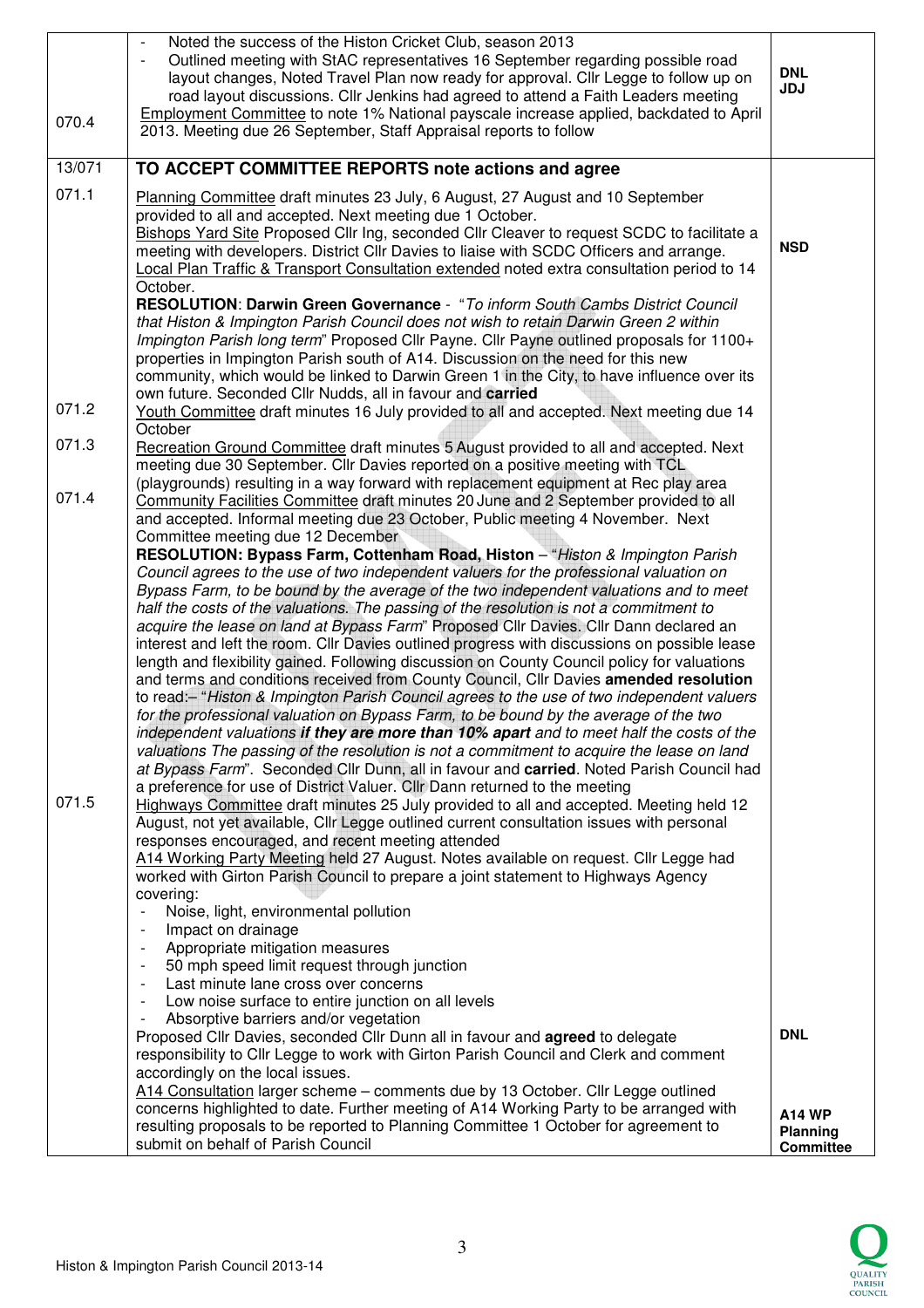| 071.6  | Heritage Lighting Columns Cllr Jenkins and Nudds reported on meeting with Balfour Beatty<br>and solutions put forward to date on work planned at The Green. Further site meeting<br>planned, attendees to include Cty Cllr Mason for input on underground services issues.<br>Proposed Cllr Ing, seconded Cllr Nudds all in favour and <b>agreed</b> Clerk delegated to<br>approve costs up to £500 to cover any solution costs most appropriate to the village. Cllr<br>Nudds outlined concerns over future of the cast iron columns elsewhere<br>Speedwatch Cllr Dann had gathered a network of possible participants, Training due to<br>commence shortly<br>Kings Meadow Committee draft minutes 30 July provided to all and accepted. Next<br>meeting due 2 October. Proposed Cllr Davies seconded Cllr Ing all in favour and agreed to                                                                                                                                                                                                                                                                                                                                                                                                                                                                                                                                                                                                                                                                                                                                       |                          |
|--------|------------------------------------------------------------------------------------------------------------------------------------------------------------------------------------------------------------------------------------------------------------------------------------------------------------------------------------------------------------------------------------------------------------------------------------------------------------------------------------------------------------------------------------------------------------------------------------------------------------------------------------------------------------------------------------------------------------------------------------------------------------------------------------------------------------------------------------------------------------------------------------------------------------------------------------------------------------------------------------------------------------------------------------------------------------------------------------------------------------------------------------------------------------------------------------------------------------------------------------------------------------------------------------------------------------------------------------------------------------------------------------------------------------------------------------------------------------------------------------------------------------------------------------------------------------------------------------|--------------------------|
|        | increase co-optees from 5 to 6. Cllr Jenkins confirmed a realistic approach had meant the<br>Committee was moving along positively and good engagement with Kings Meadow<br>residents was pleasing                                                                                                                                                                                                                                                                                                                                                                                                                                                                                                                                                                                                                                                                                                                                                                                                                                                                                                                                                                                                                                                                                                                                                                                                                                                                                                                                                                                 |                          |
| 071.7  | Environment Committee draft minutes 13 August provided to all and accepted. Next<br>meeting due 2 October.<br>Christmas Lights Working Party and Site Visit Report of meeting noted (Appx 3). Proposed<br>Cllr Dann, seconded Cllr Davies all in favour and agreed to ratify agreement for<br>approaches to local businesses for donations towards improves Christmas lights. No notes<br>yet available for site visit 3 September.<br>Cty Cllr Mason left the meeting<br>Public Art outcome of meeting held 9 September – proposals to enter contract with Public<br>Art Co-Ordinator and agree funding application. Cllr Payne reported on £15,000+ S106<br>funding available till 26 February 2015. Working Party had agreed to ask Alison Turnbull<br>Associates, a known professional, proven locally, to prepare a plan to take forward<br>involving Homefield Park entrance. Due to time constraints one quote only of £750<br>maximum fee to build a project, manage whole process, with artist to be engaged. Further<br>funding was due from a larger development which would need a more detailed plan to<br>release funds from SCDC. Proposed Cllr Cleaver, seconded Cllr Nudds all in favour and<br>agreed to accept quote from Alison Turnbull Associates and to request process to start on<br>engagement of suitable artist with any resulting spend to come from already held funds of<br>£15,000<br>Chairman formally asked for meeting extension to continue to agenda end under Standing<br>Order 1 x). Proposed Cllr Davies, seconded Cllr Dunn all in favour | S106<br>funding<br>spend |
| 13/072 | <b>TO RECEIVE Finance Report</b>                                                                                                                                                                                                                                                                                                                                                                                                                                                                                                                                                                                                                                                                                                                                                                                                                                                                                                                                                                                                                                                                                                                                                                                                                                                                                                                                                                                                                                                                                                                                                   |                          |
|        | Delegated payment of accounts: noted for Parish Council and Recreation Ground accounts                                                                                                                                                                                                                                                                                                                                                                                                                                                                                                                                                                                                                                                                                                                                                                                                                                                                                                                                                                                                                                                                                                                                                                                                                                                                                                                                                                                                                                                                                             |                          |
| 072.1  |                                                                                                                                                                                                                                                                                                                                                                                                                                                                                                                                                                                                                                                                                                                                                                                                                                                                                                                                                                                                                                                                                                                                                                                                                                                                                                                                                                                                                                                                                                                                                                                    |                          |
| 072.2  | (Appendix 1 Pg 3). Proposed Cllr Ing, seconded Cllr Davies, all in favour to accept<br>Approve payment of outstanding accounts due (Appendix 1 Pg 4) Proposed Cllr Ing,                                                                                                                                                                                                                                                                                                                                                                                                                                                                                                                                                                                                                                                                                                                                                                                                                                                                                                                                                                                                                                                                                                                                                                                                                                                                                                                                                                                                            |                          |
| 072.3  | seconded Cllr Davies all in favour to approve                                                                                                                                                                                                                                                                                                                                                                                                                                                                                                                                                                                                                                                                                                                                                                                                                                                                                                                                                                                                                                                                                                                                                                                                                                                                                                                                                                                                                                                                                                                                      |                          |
| 072.4  | Amounts Paid In and Correspondence (Appendix 1 Pg 4) Noted.<br>Internal Audit Report and Proposed Audit Plan 2013-14 (Appx 4) Noted Internal Audit<br>Report, no issues of concern. Office staff congratulated on diligence with preparation work<br>of accounts. Cllr Jenkins wished to put on record thanks to Max Parish for being<br>instrumental in bringing together the two Councils to make the single audit regime possible.                                                                                                                                                                                                                                                                                                                                                                                                                                                                                                                                                                                                                                                                                                                                                                                                                                                                                                                                                                                                                                                                                                                                              |                          |
| 072.5  | Chairman to work with Clerk to agree suitable audit plan for 2013-14<br>Risk Management Proposed Cllr Foster, seconded Cllr Ing, all in favour and accepted                                                                                                                                                                                                                                                                                                                                                                                                                                                                                                                                                                                                                                                                                                                                                                                                                                                                                                                                                                                                                                                                                                                                                                                                                                                                                                                                                                                                                        |                          |
| 072.6  | (Appx 5) Noted mitigation risk existed, and information risks also to be carried out<br>Precept Briefing (Appx 6) accepted, all Committee Chairs to note and instigate. Noted Cllr                                                                                                                                                                                                                                                                                                                                                                                                                                                                                                                                                                                                                                                                                                                                                                                                                                                                                                                                                                                                                                                                                                                                                                                                                                                                                                                                                                                                 | <b>BSI</b>               |
| 072.7  | Ing working on a 5 year Forecast paper<br>Committee Structure meeting feedback provided. Comments made that the Council must                                                                                                                                                                                                                                                                                                                                                                                                                                                                                                                                                                                                                                                                                                                                                                                                                                                                                                                                                                                                                                                                                                                                                                                                                                                                                                                                                                                                                                                       |                          |
| 072.8  | be careful not to over-burden itself. Ambitions must be carefully prioritised<br>Quotations for Long handled Hedge Trimmer for Burial Ground use quotes received for<br>suitable hedge trimmer. Proposed Cllr Davies, seconded Cllr Legge all in favour to<br>delegate responsibility to staff members to trial, discuss with Cllr Nudds before final<br>decision made. Noted long term maintenance costs may apply. £400 maximum cost noted                                                                                                                                                                                                                                                                                                                                                                                                                                                                                                                                                                                                                                                                                                                                                                                                                                                                                                                                                                                                                                                                                                                                       |                          |
| 072.9  | "In Committee" previous Chairman's Retirement held In Committee                                                                                                                                                                                                                                                                                                                                                                                                                                                                                                                                                                                                                                                                                                                                                                                                                                                                                                                                                                                                                                                                                                                                                                                                                                                                                                                                                                                                                                                                                                                    |                          |
| 13/073 | <b>RECENT CORRESPONDENCE</b>                                                                                                                                                                                                                                                                                                                                                                                                                                                                                                                                                                                                                                                                                                                                                                                                                                                                                                                                                                                                                                                                                                                                                                                                                                                                                                                                                                                                                                                                                                                                                       |                          |

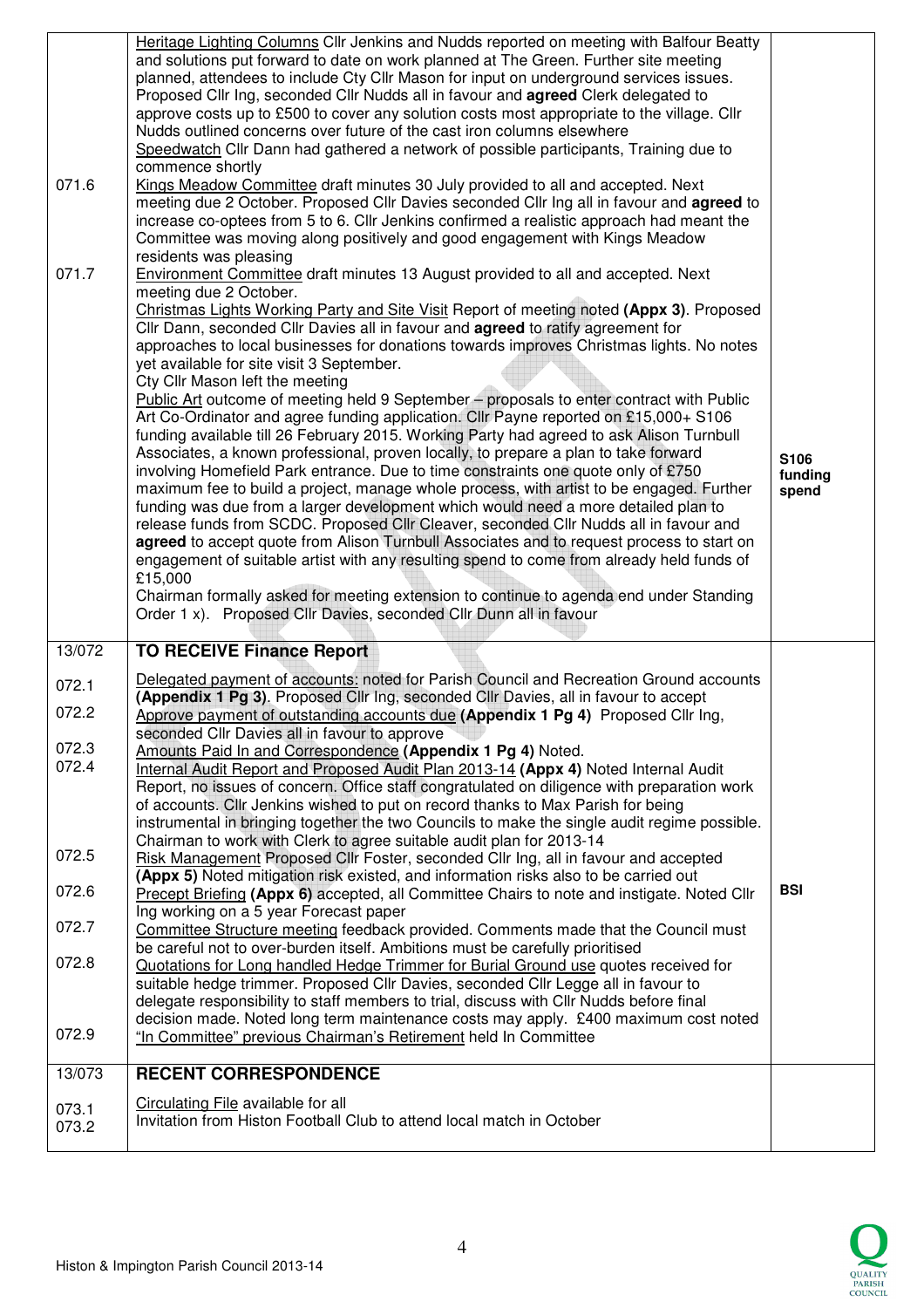| 13/074         | <b>OTHER MATTERS AND REPORTS</b>                                                                                                                                                                                                                                                                                                                                    |                 |
|----------------|---------------------------------------------------------------------------------------------------------------------------------------------------------------------------------------------------------------------------------------------------------------------------------------------------------------------------------------------------------------------|-----------------|
| 074.1<br>074.2 | IVC Presentation see Public Participation item 13/066<br>Identity and Vision - Chairman's Report (Appx 2) refers<br>To:                                                                                                                                                                                                                                             |                 |
|                | Accept the identified Designer - Design work had been reviewed by certain members<br>of the Council and staff. Matt Willett had been selected as most suitable against set<br>criteria. Website design had been put forward as part of the process using<br>"Wordpress". All agreed to accept                                                                       |                 |
|                | Invite comments from Council on proposed website design to go live 1 October 2013 -<br>All members asked to comment by week ending 21 September                                                                                                                                                                                                                     |                 |
|                | Delegate responsibility to Neighbourhood Plan team to incorporate modifications as<br>see fit and launch website by 1 October 2013 - There was a need to implement a new<br>website quickly, to feed into the other social platforms, and to give all Councillors<br>opportunity to post onto it, subject to office moderation. Quotations for this work<br>awaited |                 |
|                | Noted an operational "Standing Committee" was required to include Councillors and at<br>least one Office Clerk. Policy guidance would be required                                                                                                                                                                                                                   | <b>LGA 1972</b> |
|                | Quote for visual identification work and non-functioning website design received for £800.<br>A second unsuccessful quote for £800 noted. Proposed Cllr Ing, seconded Cllr Legge all in<br>favour and accepted                                                                                                                                                      | S 111           |
| 13/075         | <b>MATTERS FOR NEXT AGENDA</b>                                                                                                                                                                                                                                                                                                                                      |                 |
|                | None                                                                                                                                                                                                                                                                                                                                                                |                 |
| 13/076         | Date of Next Meeting:                                                                                                                                                                                                                                                                                                                                               |                 |
|                | Full Council: Monday 21 <sup>st</sup> October 2013 - Recreation Centre, Recreation Ground, New<br>Road, Impington                                                                                                                                                                                                                                                   |                 |
|                | Meeting closed 9.55p.m.                                                                                                                                                                                                                                                                                                                                             |                 |
|                |                                                                                                                                                                                                                                                                                                                                                                     |                 |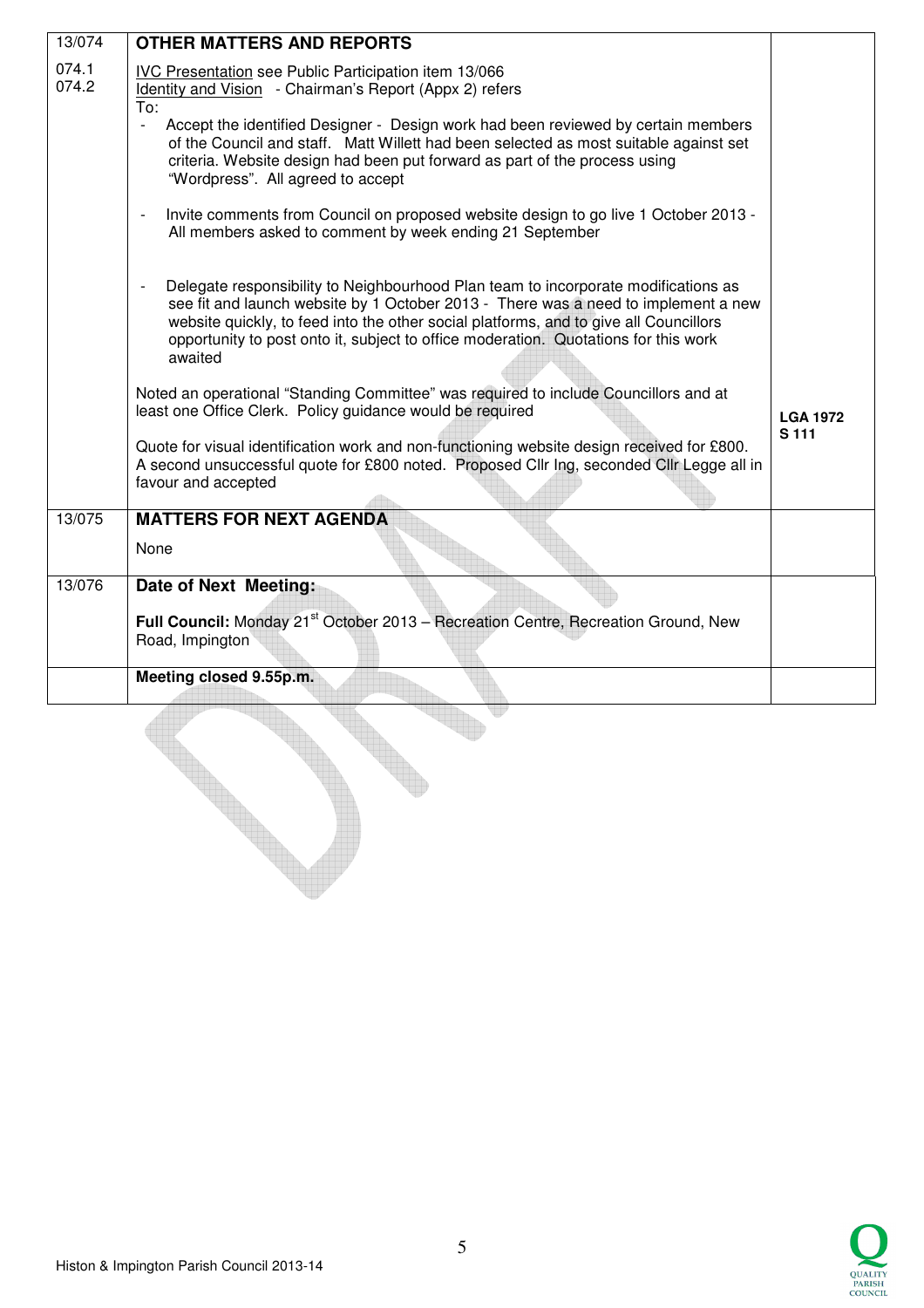### HISTON & IMPINGTON PARISH COUNCIL

#### FINANCE REPORT

| <b>REPORT TO:</b> | <b>Full Council</b>                   | 5 <sup>th</sup> September 2013 |
|-------------------|---------------------------------------|--------------------------------|
| <b>AUTHOR/S:</b>  | Lynda Marsh, Office<br><b>Manager</b> |                                |

## **Purpose**

To list accounts paid by delegated approval, and approve payment of outstanding accounts.

- N.B. All accounts will now be reported to Full Council only.
	- o Accounts paid by delegated approval to note only:

|         | M4 Administration $-$ wages, NI and Pension $£9,593.82$                                                | £9,593.82  |
|---------|--------------------------------------------------------------------------------------------------------|------------|
|         | M4 Rec Groundsman expenses £25.53                                                                      | £25.53     |
|         | M5 Administration -wages, NI and Pension £10,048.86                                                    | £10,048.86 |
|         | M5 Rec Groundsman expenses £25.53                                                                      | £25.53     |
|         | Broker Network additional insurance premium £118.08                                                    | £118.08    |
|         | Siemens Financial Services copier lease rental £176.85 + vat £35.37                                    | £212.22    |
|         | Barclaycard broadband, padlocks (5) £92.74                                                             | £92.74     |
|         | <b>Print-Out</b> stationery $£16.99 +$ vat £3.40                                                       | £20.39     |
|         | Site & Maintenance replace gate post (South Road) $£100.00 +$ vat £20.00                               | £120.00    |
|         | Roger Hovells office cleaning £40.00                                                                   | £40.00     |
|         | Algar Signcraft signs for play areas $£271.65 + \text{vat } £54.33$                                    | £325.98    |
|         | <b>E-On</b> feeder pillar, The Green $£73.70 + \text{vat } £3.69$                                      | £77.39     |
|         | <b>ESPO</b> stationery $£34.70$ , MUGA goal nets $£21.40 + \text{vat } £11.22$                         | £67.32     |
|         | <b>Copy IT Digital Solutions</b> copier reading $£33.26 +$ vat £8.15                                   | £48.91     |
|         | <b>ESPO</b> stationery £50.39, litter picking equipment £230.88 + vat £56.26                           | £337.53    |
|         | Buchans Landscapes grasscutting $-$ July £1,558.45 + vat £311.69                                       | £1,870.14  |
|         | Gerry Whitfield internal auditor £171.40                                                               | £171.40    |
|         | <b>CAPALC</b> Cllr training £210.00                                                                    | £210.00    |
|         | SCDC refuse sacks £35.00                                                                               | £35.00     |
|         | R V Cronin resurface paths in Homefield Park $£2,665.00 + \text{vat } £533.00$                         | £3,198.00  |
|         |                                                                                                        | £337.23    |
|         | H&I Community Minibus Older Persons Co-Ordinator (Apr - June) £702.42                                  | £702.42    |
|         |                                                                                                        |            |
|         | Tomlinson Groundcare replacement tractor (insurance claim made) £16,114.74                             |            |
|         | + vat £3,222.95                                                                                        | £19,337.69 |
|         | L M Dewar Cleaning Services pavilion (July) £314.04                                                    | £314.04    |
|         | Site & Maintenance install telescopic bollard at tractor store,                                        |            |
|         | repairs to bowls green fence $£1,568.00 + \text{vat } £313.60$                                         | £1,881.60  |
|         | Site & Maintenance grass tennis courts weld padlocks to chain £70.00                                   |            |
|         | $+$ vat £14.00                                                                                         | £84.00     |
|         | Buckingham & Stanley fuel $£19.04 +$ vat £3.82                                                         | £22.86     |
|         | British Telecom rec office telephone £65.17 + vat £13.03                                               | £78.20     |
|         | CSA wash room supplies $£43.29 + \text{vat } £8.66$                                                    | £51.95     |
|         | <b>Broxap Ltd</b> new goalposts (grant funding applies) $\text{\textsterling}8,014.40$ + vat £1,602.88 | £9,617.28  |
|         | <b>CamAlarms</b> 50% half yearly fire alarm service $£68.00 + \text{vat } £13.60$                      | £81.60     |
|         | <b>Dorclose Ltd</b> community room keys $£92.50 + \text{vat } £18.50$                                  | £111.00    |
|         | <b>Berrycroft Stores</b> fertilisers, white lining $£341.00 + \text{vat } £68.20$                      | £409.20    |
| $\circ$ | Outstanding Accounts for approval:                                                                     |            |
|         | <b>Print-Out</b> stationery $£33.98 + \text{vat } £6.80$                                               | £40.78     |
|         | Tates Treework Burroughfield £100.00                                                                   | £100.00    |
|         | S J Gill Fencing Ltd ranch fencing - Homefield Park £1,330.00 + vat £266.00                            | £1,596.00  |
|         | Roger Hovells office and bus shelter cleaning £92.50                                                   | £92.50     |
|         | Getmapping plc Parish online subscription $£50.00 +$ vat £10.00                                        | £60.00     |
|         | <b>Copy IT Digital Solutions</b> copier reading $£19.98 + \text{vat } £4.00$                           | £23.98     |